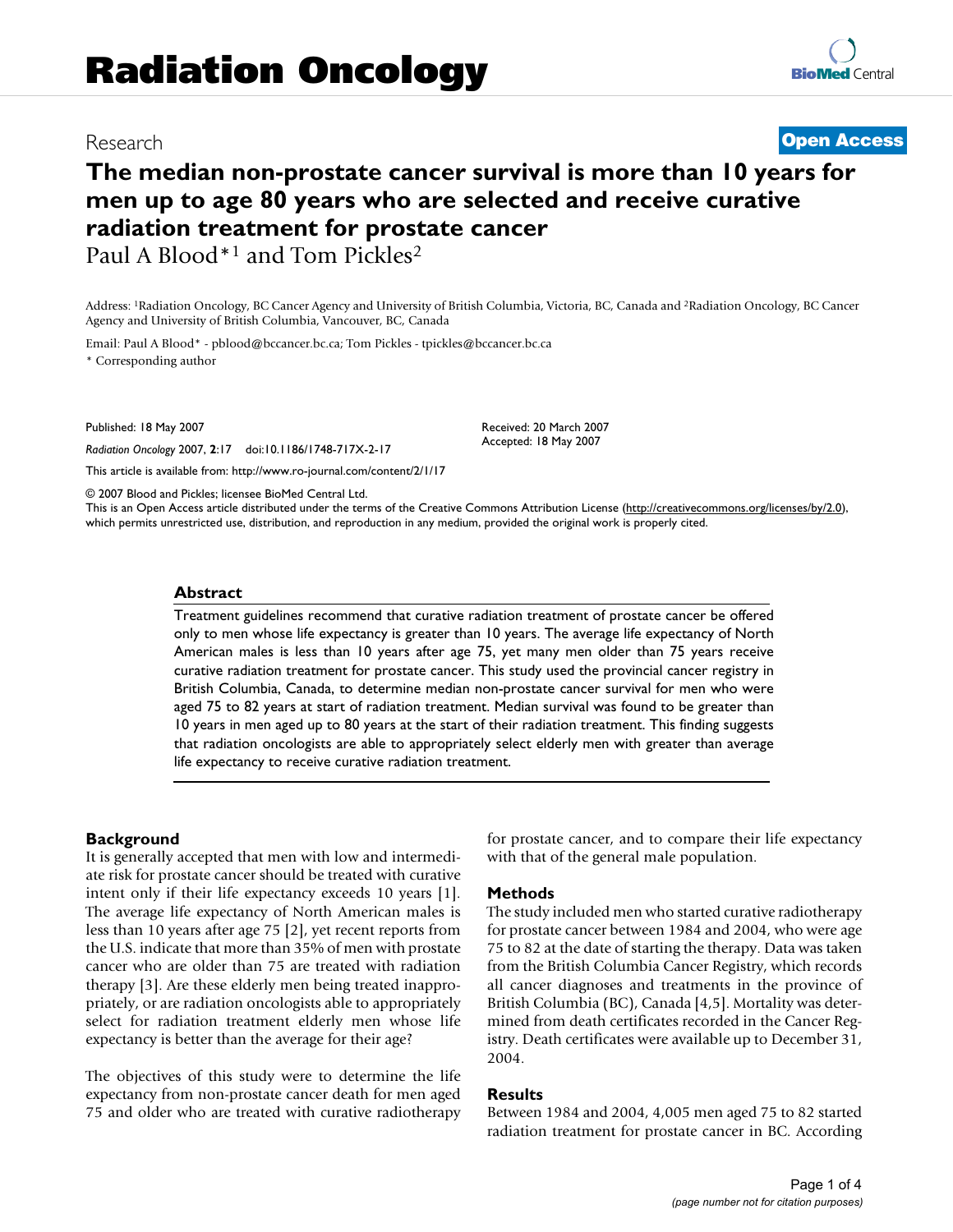to the risk criteria of the Canadian Consensus Guidelines [6], 56% of the men had high-risk prostate cancer, 33% had intermediate risk, and 11% had low risk. The median radiotherapy dose and fractionation was 66 Gy in 33 fractions (Range: 50 Gy in 16 fractions to 74 Gy in 37 fractions). One hundred and ten men were treated with brachytherapy.

Figure 1 shows the Kaplan-Meier (K-M) survival curves for deaths from prostate cancer, non-prostate cancer deaths, and deaths from all causes. Survival is measured from the start date of radiation treatment. The K-M prostate cancer survival censors deaths from non-prostate cancer and men who are still alive at the end of the study period. The K-M non-prostate cancer survival censors deaths from prostate cancer and men who are still alive at the end of the study period.

Figure 2 shows the K-M median non-prostate cancer survival by age at start of radiation treatment and the median all-cause survival for all men of the same age in the BC population. The median non-prostate cancer survival is greater than 10 years for men aged up to 80 years at start of radiation treatment. The non-prostate cancer survival of men selected for radiation treatment is consistently longer than the all-cause survival of men of the same age in the BC population.

Figure 3 shows the cumulative incidence of non-prostate cancer mortality unadjusted and adjusted for prostate cancer mortality. Deaths from prostate cancer are a competing cause of mortality with non-prostate cancer deaths. Figure 3 shows that the cumulative incidence of non-prostate cancer mortality is reduced by adjusting for prostate cancer mortality.



#### **Figure 1**

Kaplan-Meier survival functions. The top curve is prostate specific survival, the middle curve is non-prostate cancer survival and the bottom curve is all-cause survival.





#### **Figure 2**

13 14

Median survival at age of starting radiation treatment. The top line is the median survival from non-prostate cancer death for men treated with radiation treatment. The bottom line is the median survival at the same age for the male population of British Columbia, Canada.

# **Discussion**

We have shown that the median survival from non-prostate-cancer deaths for men who are treated with radiation for prostate cancer is more than ten years, up to age 80 at the time of starting radiation treatment. Our results suggest that radiation oncologists are successful in selecting for curative treatment men whose life expectancy is greater than would be estimated from their age alone.

An important limitation of our analysis is that we are unable to know the life expectancy from non-prostate causes for all of the men who received radiation treatment, because of the competing cause of death from prostate



# **Figure 3**

Cumulative incidence of death functions. The top line shows the cumulative incidence of non-prostate cancer death calculated using the Kaplan-Meier method without accounting for competing deaths from prostate cancer. The middle line shows the cumulative incidence after adjusting for the competing risk of death from prostate cancer. The bottom line shows the cumulative incidence of prostate cancer death.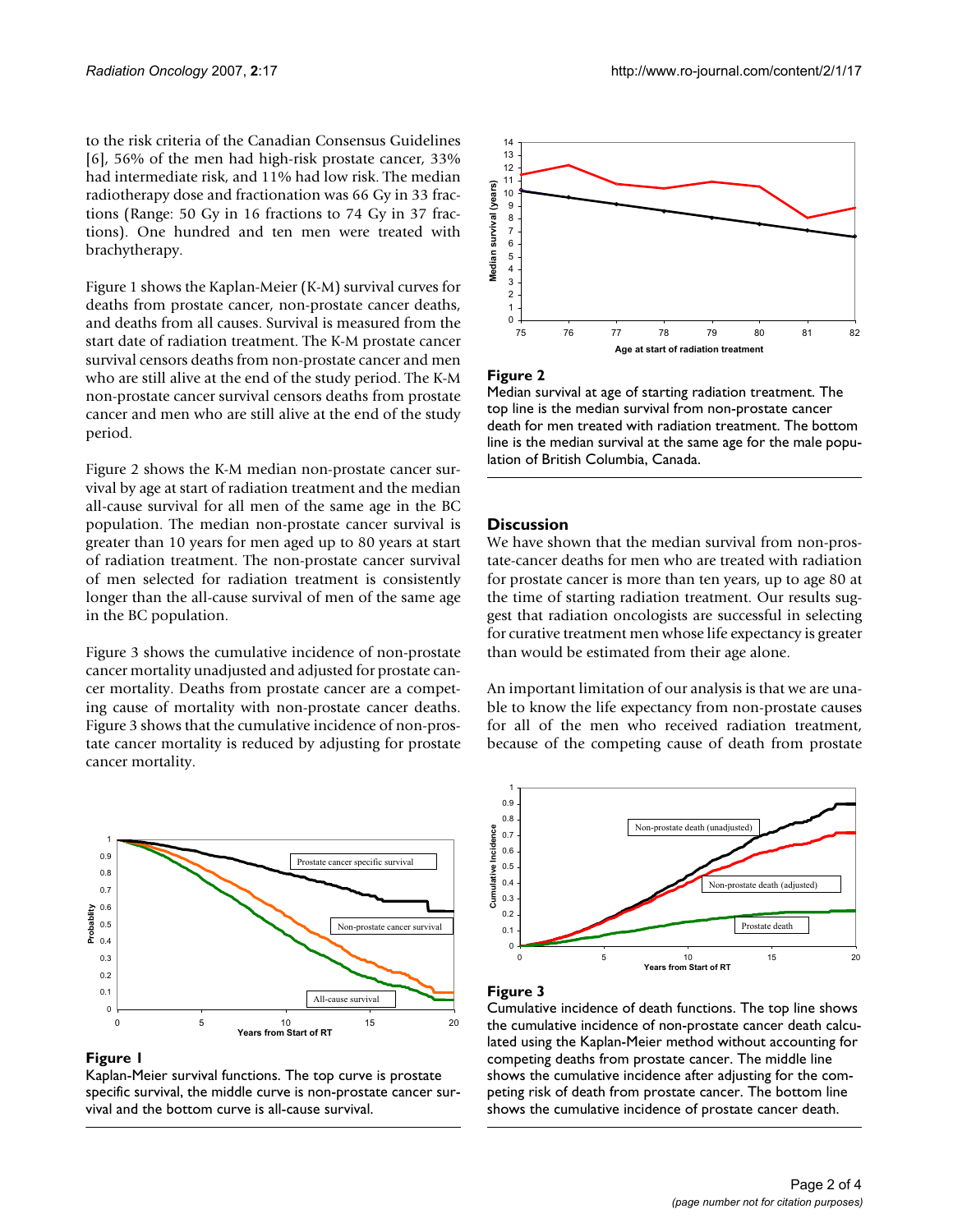cancer. However, there is no a-priori reason to believe that those men who died from prostate cancer were less healthy, and would have had a non-prostate cancer death, sooner than those men who did not die from prostate cancer. Kaplan-Meier curves cannot be adjusted for competing risks [7]. However, cumulative incidence of mortality can be adjusted for competing risks [7]. Our finding that the cumulative mortality risk is lowered after adjustment for competing risks is in accordance with the findings of Satagopan et al, who reported that the cumulative incidence of breast cancer mortality is reduced, compared to Kaplan-Meier estimates, after adjusting for death due to other causes [8].

Several studies using population health data have suggested that a significant number of elderly men diagnosed with prostate cancer are treated with radiation, versus undergoing watchful waiting or expectant management. Lu-Yao and colleagues found that Medicare beneficiaries aged 65 to 79 in Seattle had a 2.3-fold higher rate of radiation treatment during 1987 to 1990 compared to Medicare beneficiaries aged 65 to 79 in Connecticut. However, men in Seattle had the same survival from prostate cancer as men in Connecticut, despite the higher rate of radiation treatment. [9]. Using data from the Surveillance, Epidemiology and End Results (SEER) cancer registry linked to Medicare claims data, Miller et al. reported that 45% of men with low-risk prostate cancer were over-treated with radiation between 2000 and 2002, with the greatest burden of over-treatment falling on men over the age of 70 years [3].

The 2007 National Cancer Network Guidelines (NCNG) for prostate cancer state that "life expectancy estimation is critical to informed decision-making in prostate cancer, early detection and treatment". The NCNG guidelines for curative treatment are categorized according to life expectancy above and below a median survival of 10 years [10]. This 10-year rule has become accepted in medical decision-making, but while such estimation for groups is possible, it is recognized to be a challenge for individuals [11].

A decision-analytic Markov model [12] explored the life expectancy and quality of life gain (QALG) following curative radiation treatment in those aged greater than 65 years. The study concluded that "potentially curative therapy (surgery or radiotherapy) may lead to significant gains in health outcomes for men up to at least age 75 or 80 years with moderately or poorly differentiated localized prostate cancer." These gains depended on patient comorbidities.

It is clear therefore that, rather than universally applying a specific age cut-off, radiation oncologists must decide whether to recommend curative radiation treatment on a patient-by-patient basis. That decision will consider not only tumor-risk grouping based upon initial PSA test results, Gleason score and stage, but must also consider an assessment of life expectancy, as well as respecting the patient's own preferences.

Although the clinical practice upon which the current study is based did not employ a formal comorbidity scoring system, comorbidity clearly influenced the selection of patients for therapy. The impact of comorbidity on life expectancy in men with prostate cancer has been assessed: Post et al. [13] found that younger men (aged 60) with comorbidity were twice as likely to die compared to those without such comorbidity; whereas at age 74 years, comorbidity was no longer a significant factor in life expectancy. These results must be interpreted with some caution, as the mean follow-up was only 2.9 years; however, they do reinforce the importance of patient selection for curative intervention. A review of comorbidity assessment in prostate cancer [14] suggests that comorbidity assessments should be used more frequently. An electronic application for calculating a Charlson comorbidity score is available at no cost to facilitate this in daily practice [15]. Kastner and colleagues found that the Charlson comorbidity score is easy to use in everyday practice and is a significant predictor of survival for men with localised prostate cancer [16]. The present study did not employ a formal comorbidity score, but the results suggest radiation oncologists are able to appropriately judge the health and potential life expectancy of their patients.

The current study is limited by reliance on administrative data not collected for answering the study question. A potential bias may exist in the determination of cause of death: men who are followed after treatment for prostate cancer are more likely to have their death attributed to prostate cancer. In this study, this bias could lead to overestimation of survival from non-cancer causes in men treated for prostate cancer. Penson and colleagues have assessed the accuracy of death certification for prostate cancer deaths [17]. They found that the Kappa statistic was 0.91 for agreement between the death certificate cause of death and physician assessment of the cause of death from medical records.

# **Conclusion**

This study suggests that radiation oncologists in British Columbia are selecting elderly patients appropriately for curative therapy, and that median non-prostate cancer survival exceeded the survival of the general population. Formal comorbidity assessments were not employed in patient assessments, but could provide additional information to guide the treatment decision-making process.